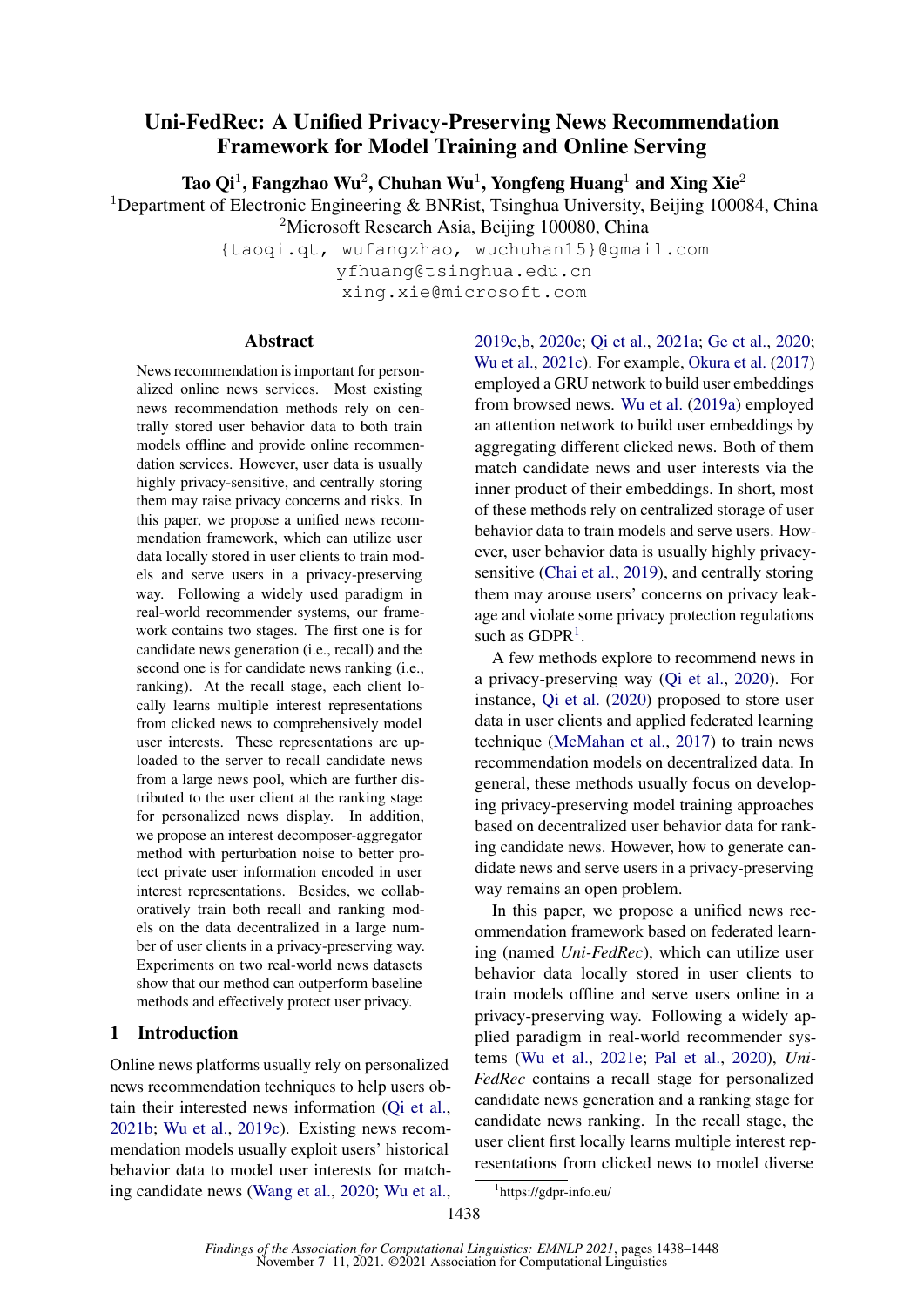user interests. These representations are further uploaded to the server to recall a small number of candidate news (e.g., 100) from a large news pool. In the ranking stage, recalled candidate news are distributed to the user client and locally ranked for news personalized display. Bedsides, user interest representations may encode user privacy information. [\(Wu et al.,](#page-10-7) [2020a\)](#page-10-7). To protect private user information encoded in interest representations, we propose an interest decomposer-aggregator method with perturbation noise to synthesize interest representations with a group of basic interest embeddings. In addition, *Uni-FedRec* utilizes user data decentralized in a large number of user clients to collaboratively train the recall and ranking model in a privacy-preserving way. Extensive experiments on two real-world datasets verify that our method can significantly outperform baseline methods and effectively protect user privacy.

In summary, our contributions are as follows:

- We propose a unified privacy-persevering news recommendation framework which can train model offline and serve users online with locally stored user data.
- We propose a privacy-preserving recall model which can comprehensively model diverse user interests and protect user privacy.
- Extensive experiments demonstrate that our framework can outperform many baseline methods and effectively protect user privacy.

# 2 Related Work

#### 2.1 Personalized News Recommendation

Personalized news recommendation is an important research problem and has been widely studied in recent years [\(Konstan et al.,](#page-9-8) [1997;](#page-9-8) [Wang and Blei,](#page-10-8) [2011;](#page-10-8) [Liu et al.,](#page-9-9) [2010;](#page-9-9) [Bansal et al.,](#page-9-10) [2015;](#page-9-10) [Wu et al.,](#page-10-9) [2020b;](#page-10-9) [Qi et al.,](#page-9-11) [2021c;](#page-9-11) [Wu et al.,](#page-10-10) [2020d,](#page-10-10) [2021d;](#page-10-11) [Wang et al.,](#page-10-1) [2020;](#page-10-1) [Ge et al.,](#page-9-2) [2020;](#page-9-2) [An et al.,](#page-9-12) [2019\)](#page-9-12). Existing news recommendation methods aim to match candidate news content with user preferences mined from users' historical behaviors [\(Khat](#page-9-13)[tar et al.,](#page-9-13) [2018;](#page-9-13) [Wu et al.,](#page-10-12) [2021b,](#page-10-12)[f;](#page-10-13) [Ge et al.,](#page-9-2) [2020;](#page-9-2) [Qi et al.,](#page-9-1) [2021a;](#page-9-1) [Wu et al.,](#page-10-14) [2019d;](#page-10-14) [An et al.,](#page-9-12) [2019\)](#page-9-12). For example, [Okura et al.](#page-9-3) [\(2017\)](#page-9-3) proposed to learn user interest embeddings from the sequential information of user's clicked news via a GRU network. [An et al.](#page-9-12) [\(2019\)](#page-9-12) proposed to model short-term user interest from news clicks via a GRU network and

model long-term user interest via user ID embeddings. They further combine them to form a unified interest embedding. [Wu et al.](#page-10-14) [\(2019d\)](#page-10-14) employed a multi-head self-attention network to learn user interest embeddings by modeling relatedness of users' reading behaviors. Besides, all of these three methods performed the matching between candidate news and user interest via the inner product of their embeddings. In brief, most of these methods rely on the centralized storage of user behavior data to train models and serve users. However, users' behavior data is usually highly privacy-sensitive, and storing them in the server may arouse risks and user concerns on privacy leakage, and may also violate some privacy protection regulations (e.g., GDPR) [\(Muhammad et al.,](#page-9-14) [2020;](#page-9-14) [Wu et al.,](#page-10-7) [2020a\)](#page-10-7). Different from these methods, we propose a unified privacy-preserving framework for news recommendation, which can utilize decentralized user behavior data to train models and serve users.

#### 2.2 Privacy-Preserving Recommendation

Recently, due to users' increasing concerns on privacy leakage, some privacy-preserving recommendation methods have been proposed [\(Qi et al.,](#page-9-5) [2020;](#page-9-5) [Flanagan et al.,](#page-9-15) [2020;](#page-9-15) [Lin et al.,](#page-9-16) [2020;](#page-9-16) [Wang et al.,](#page-10-15) [2021;](#page-10-15) [Muhammad et al.,](#page-9-14) [2020;](#page-9-14) [Yang et al.,](#page-10-16) [2021;](#page-10-16) [Wu et al.,](#page-10-17) [2021a,](#page-10-17) [2020a\)](#page-10-7). For example, [Chai et al.](#page-9-4) [\(2019\)](#page-9-4) proposed to compute gradients of user and item embeddings in user clients based on locally stored user rating data and upload gradients to the server for federated model updating. Besides, to better protect user privacy, they employed the homomorphic encryption technique [\(Gentry,](#page-9-17) [2009\)](#page-9-17) to encrypt the uploaded gradients. [Qi et al.](#page-9-5) [\(2020\)](#page-9-5) proposed to apply federated learning technique to train neural news recommendation models on decentralized user data. They used local differential privacy technique [\(Ren et al.,](#page-9-18) [2018\)](#page-9-18) to protect the uploaded gradients from leaking user privacy. In brief, most of these methods focus on training a recommendation model for ranking candidate news in a privacy-preserving way. However, how to generate candidate news from news pool according to user interest and serve users with decentralized user behavior data are still unsolved problems. Different from these methods, we propose a unified privacy-preserving news recommendation framework, which can utilize locally stored user data to generate candidate news from the server, and further serve users via local candidate news ranking.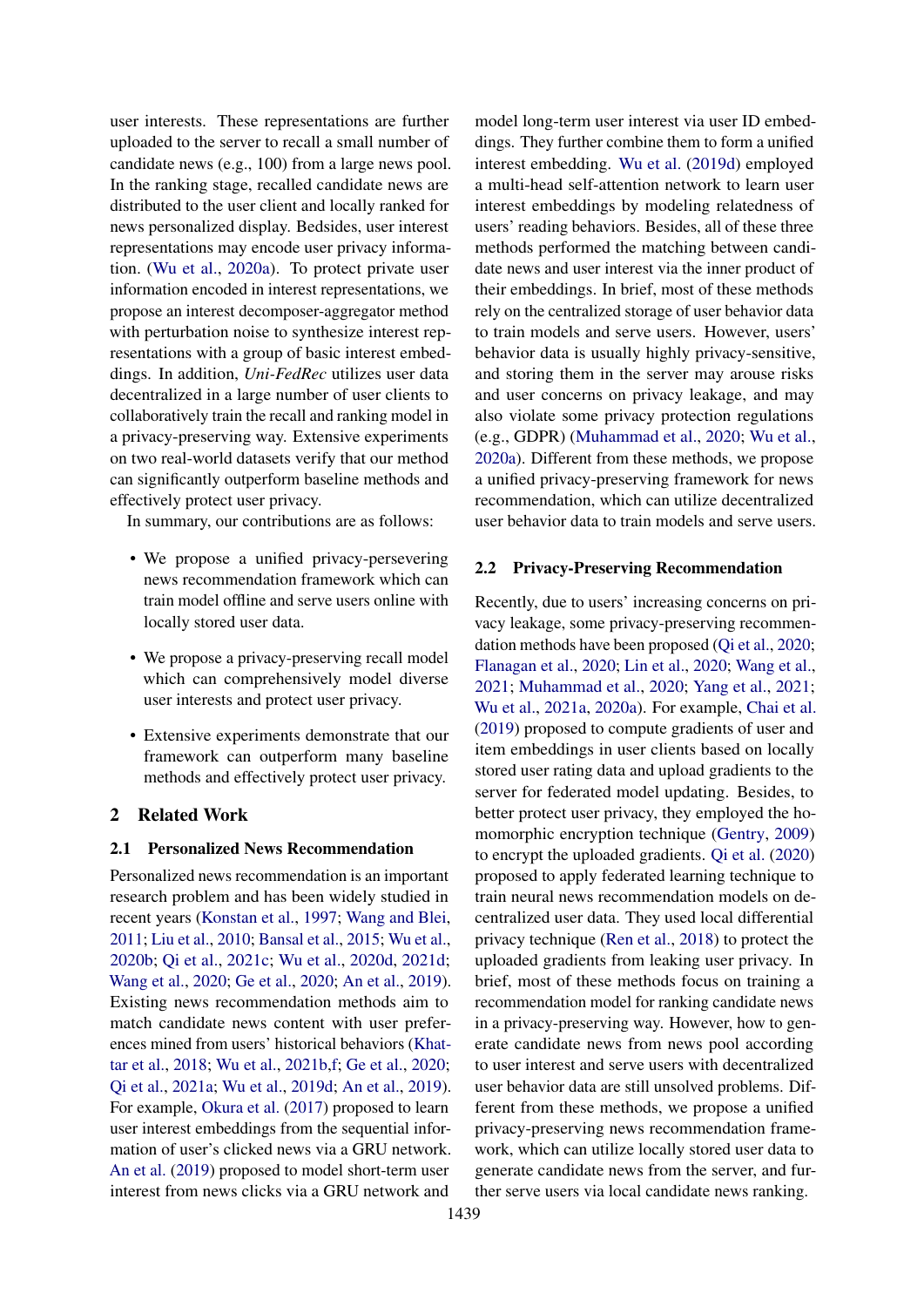<span id="page-2-0"></span>

Figure 1: The framework of *Uni-FedRec* for privacy-preserving online serving.

# 3 Uni-FedRec

In this section, we will introduce our unified privacy-preserving news recommendation framework (named *Uni-FedRec*), which can utilize decentralized user data to train models and serve users.

### 3.1 Framework Overview

In *Uni-FedRec*, user behavior data (e.g., displayed news and clicked news) is locally stored in user clients, and the news pool is stored and maintained in the server. Following a widely used paradigm in real-world recommender systems [\(Pal et al.,](#page-9-7) [2020;](#page-9-7) [Liu et al.,](#page-9-19) [2020\)](#page-9-19), *Uni-FedRec* contains a recall stage for candidate news generation and a ranking stage for candidate news ranking. To serve a user, the user client first employs a privacy-preserving recall model to locally learn multiple interest representations from clicked news to model diverse user interests. The interest representations are further uploaded to the server to recall candidate news from a large news pool. In the ranking stage, recalled candidate news are distributed to the user client and locally ranked for personalized news display. To train models on decentralized user data, *Uni-FedRec* coordinates massive user clients to collaboratively calculate gradients from their local user data for federated model updating. Next, we will introduce each module of *Uni-FedRec* in detail.

### 3.2 Privacy-Preserving Recall Model

As shown in Fig[.1,](#page-2-0) our privacy-preserving recall model contains four major modules, i.e., a *user model*, an *interest decomposer*, an *LDP perturbation module* and an *interest aggregator*. The former is used to learn multiple interest representations to model diverse user interests. The latter three are used to protect users' private information encoded in interest representations.

Interest Modeling: User behavior contexts are informative for modeling user interests [\(Wu et al.,](#page-10-14) [2019d\)](#page-10-14). In *user model*, we first use a global selfattention network [\(Vaswani et al.,](#page-9-20) [2017\)](#page-9-20) to learn context-sensitive representations of clicked news  $[g_1, ..., g_H]$  from representations of clicked news  $[\mathbf{h}_1, ..., \mathbf{h}_H]$ , where H is the number of clicked news<sup>[2](#page-2-1)</sup>. Besides, users usually have diverse interests in multiple interest fields [\(Pal et al.,](#page-9-7) [2020;](#page-9-7) [Liu](#page-9-19) [et al.,](#page-9-19) [2020\)](#page-9-19). To capture diverse user interests, we divide user's clicked news into different interest clusters  $\{\mathcal{H}_i | i = 1, ..., C\}$  via the hierarchical clus-tering algorithm [\(Johnson,](#page-9-21) [1967\)](#page-9-21), where  $\mathcal{H}_i$  is the  $i$ -th cluster, and  $C$  is the number of clusters. The algorithm hierarchically merges the clusters until the average distances between any two clusters are larger than a given threshold  $d_c$ . Then, we apply a cluster-wise attention network to learn unified interest representation  $\mathbf{r}_i$  for each cluster  $\mathcal{H}_i$ :

$$
\mathbf{r}_{i} = \sum_{j=1}^{|\mathcal{H}_{i}|} \gamma_{j}^{i} \mathbf{g}_{j}^{i}, \ \gamma_{j}^{i} = \frac{\exp(Att(\mathbf{g}_{j}^{i}))}{\sum_{k=1}^{|\mathcal{H}_{i}|} \exp(Att(\mathbf{g}_{k}^{i}))}, \ \ (1)
$$

where  $\gamma_j^i$  and  $\mathbf{g}_j^i$  is the attention weight and representation for the  $j$ -th clicked news in the  $i$ -th cluster, and  $Att(\cdot)$  is a dense network for calculating attention scores. In this way, we can obtain multiple interest representations  $\{r_i | i = 1, ..., C\}$ to model user interests in different interest fields.

<span id="page-2-1"></span> $2$ We introduced how to learn news representations from news texts in Section [3.3.](#page-4-0)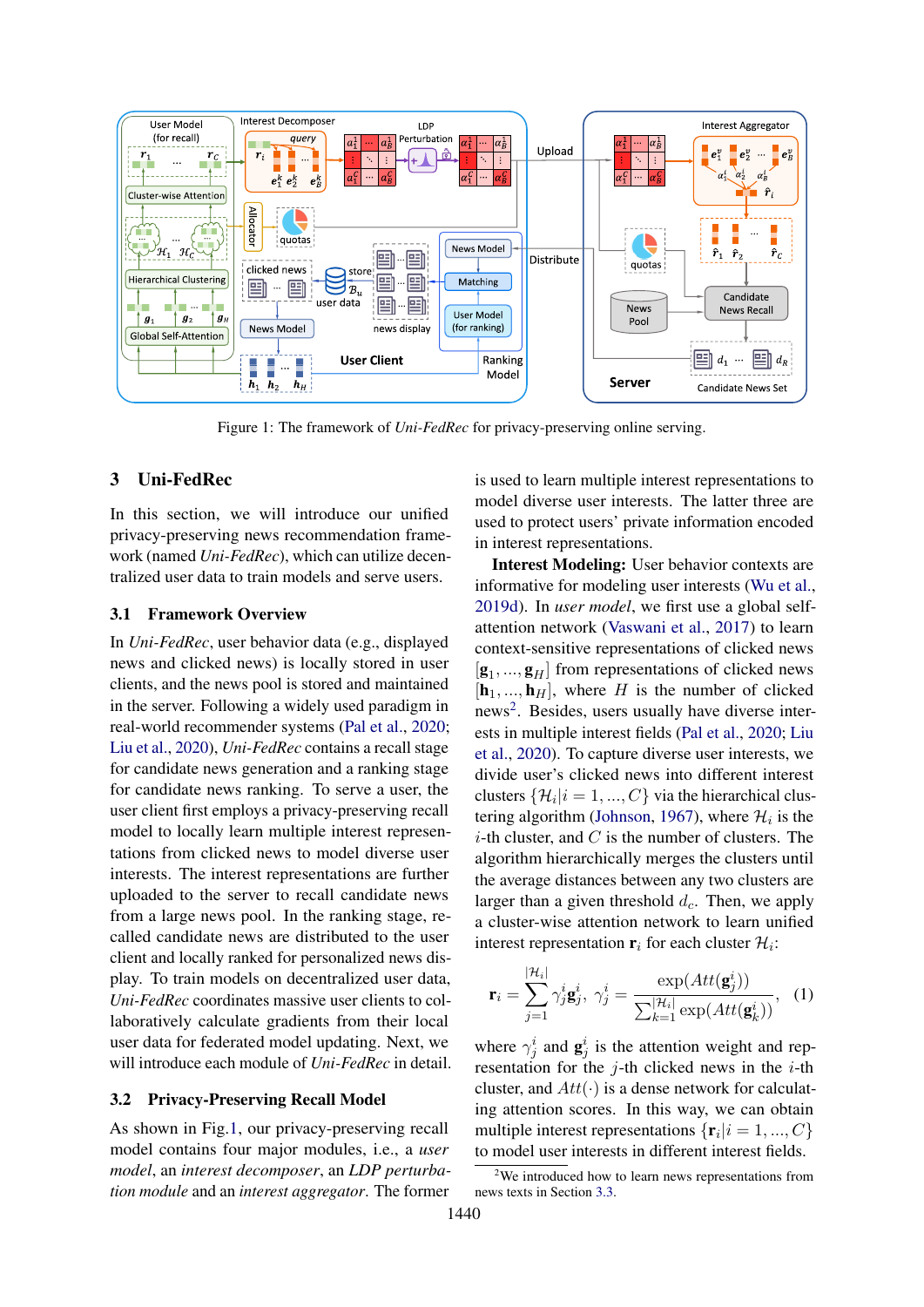<span id="page-3-0"></span>

Figure 2: Framework of the news ranking model.

Privacy Protection: User interest representations may contain some private user information [\(Wu et al.,](#page-10-7) [2020a\)](#page-10-7). To protect private information encoded in interest representations, we propose an interest aggregator-decomposer method with permutation noise. Its core is to synthesize interest representations by combining a group of trainable basic interest embeddings  ${({\bf e}_i^k, {\bf e}_i^v)|i = 1, ..., B}$  (*BIE*) shared among different users, where  $e_i^k$  and  $e_i^v$  is the key and value of the i-th basic interest embedding, respectively, and B is the number of *BIE*. In *interest decomposer*, we first decompose each interest representation  $r_i$ on the keys of *BIE*:  $a_j^i = Query(\mathbf{r}_i, \mathbf{e}_j^k)$ , where  $Query(\mathbf{x}, \mathbf{y})$  is a query function implemented by dot product of **x** and **y**,  $a_j^i \in \mathbb{R}$  is the decomposition score of decomposing  $\mathbf{r}_i$  on embedding  $\mathbf{e}_j^k$ . We further perturb decomposition scores via local differential privacy (LDP) technique:

$$
\hat{a}_j^i = f_\delta(a_j^i) + n_I, \quad n_I \sim La(0, \lambda_I), \quad (2)
$$

where  $\hat{a}^i_j$  is the protected decomposition score,  $f_\delta(z)$  is a function for clipping z with the scale of  $\delta$ ,  $n_I$  is a zero-mean Laplace noise, and  $\lambda_I$  is its intensity. Next, in the *interest aggregator*, we further synthesize protected interest representations by combining value embeddings of *BIE*:

$$
\hat{\mathbf{r}}_i = \sum_{j=1}^B \alpha_j^i \mathbf{e}_j^v, \quad \alpha_j^i = \frac{\exp(\hat{a}_j^i)}{\sum_{k=1}^B \exp(\hat{a}_k^i)}, \quad (3)
$$

where  $\hat{\mathbf{r}}_i$  is the protected representation for  $\mathbf{r}_i$ .

News Recall: We further use each protected interest representation  $\hat{\mathbf{r}}_i$  to recall top  $R_i$  candidate news that has the largest relevance with  $\hat{\mathbf{r}}_i$  from news in the pool. We use inner product similarity to measure representation relevance, and this recall progress can be speeded up by some search

algorithms such as ANN search [\(Arya et al.,](#page-9-22) [1998\)](#page-9-22). Besides, we have an *allocator* to allocate quotas, i.e., the number of candidate news recalled by each channel. We utilize ratios of clicked news belonging to each interest channel to generate their quotas:

$$
R_i = q_i \times R, \quad q_i = \frac{|\mathcal{H}_i|}{\sum_{j=1}^C |\mathcal{H}_j|} \tag{4}
$$

where  $R$  is the total number of recalled candidate news. Finally, we integrated candidate news of different channels and obtain the candidate news set  $\mathcal{R} = \{d_i | i = 1, ..., R\}$ , where  $d_i$  is the *i*-th recalled candidate news.

Loss Function: InfoNCE loss [\(Oord et al.,](#page-9-23) [2018;](#page-9-23) [Wu et al.,](#page-10-14) [2019d;](#page-10-14) [An et al.,](#page-9-12) [2019\)](#page-9-12) is usually used to formulate loss function in recommendation task. It requires a unified score to rank positive and negative samples, while our method will generate C different recall scores for each news. To tackle this issue, we combine recall scores of news  $d$  generated by each channel  $\hat{z}_i$  to form a unified score:

$$
z = \sum_{i=1}^{C} q_i \hat{z}_i, \quad \hat{z}_i = \mathbf{d} \cdot \hat{\mathbf{r}}_i,
$$
 (5)

where  $\bf{d}$  is representation of  $d$ . Next, for each positive sample, we randomly select  $K_r$  negative samples from all news that are displayed to but not clicked by this user. Then, we obtain the loss function  $\mathcal{L}_{u}^{r}$  based on behavior data  $\mathcal{B}_{u}$  of user u:

$$
C_u^r = \sum_{i=1}^{|\mathcal{B}_u|} \frac{\exp(z_i)}{\exp(z_i) + \sum_{j=1}^{K_r} \exp(z_i^j)},
$$
 (6)

where  $z_i$  and  $z_i^j$  $i$  is the unified score of the *i*-th positive sample and its  $j$ -th negative sample.

L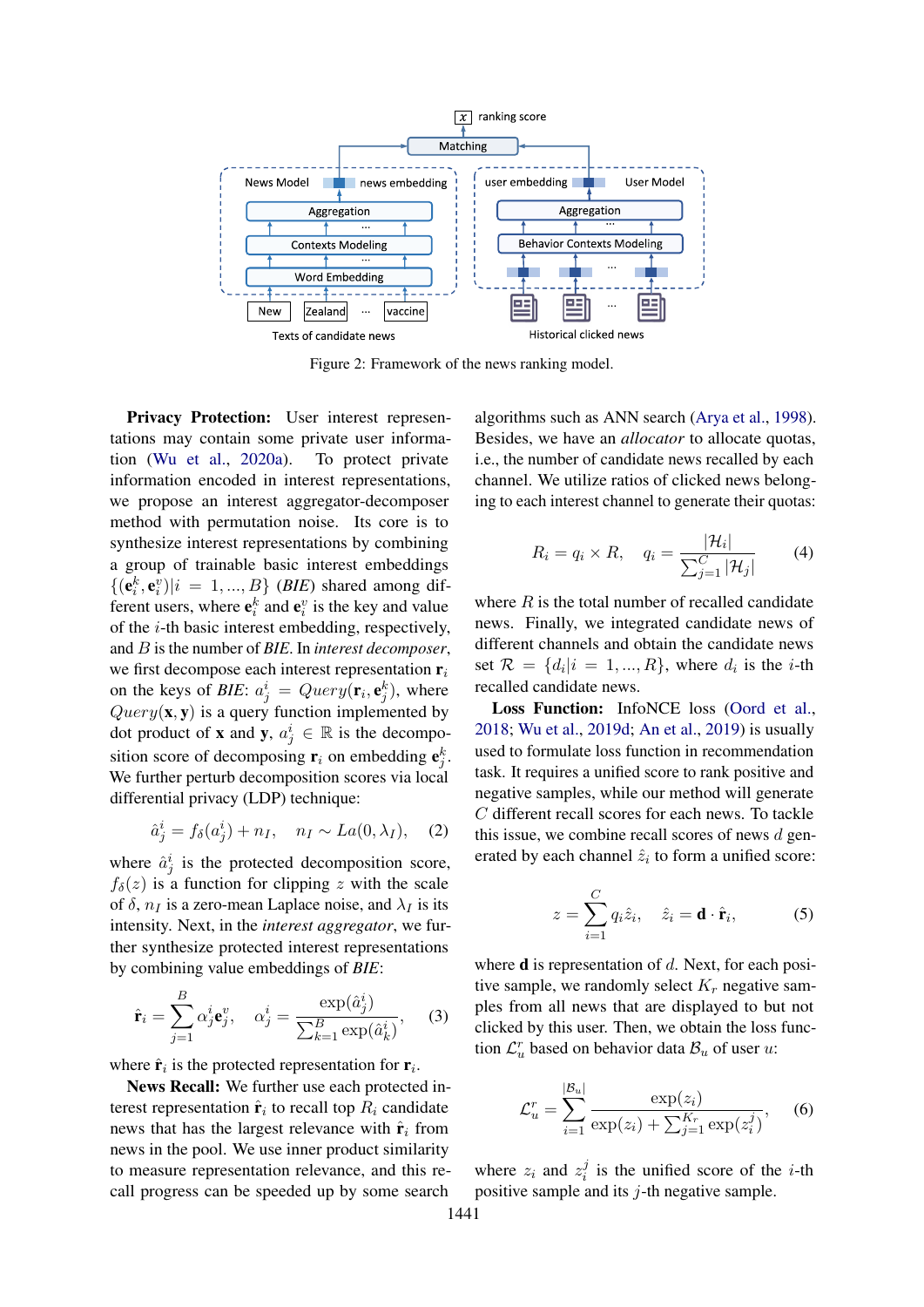<span id="page-4-3"></span>

Figure 3: The framework of *Uni-FedRec* for privacy-preserving model training.

# <span id="page-4-0"></span>3.3 Ranking Model

*Uni-FedRec* contains a ranking model to locally rank candidate news in the user client. Since local news ranking will not leak user privacy, we directly employ existing news ranking methods such as *NRMS* [\(Wu et al.,](#page-10-14) [2019d\)](#page-10-14) in *Uni-FedRec*. As shown in Fig. [2,](#page-3-0) these methods share a similar framework, where a news model learns news embedding from news texts, a user model learns user embedding from clicked news, and a matching module (e.g., dot product) matches candidate news and user interests for personalized ranking.[3](#page-4-1) The news model is usually based on the stack of a word embedding layer, a context modeling layer (e.g., Transformer) and an aggregation layer (e.g., attention network), and the user model is usually based on the stack of a behavior context modeling layer (e.g., GRU) and an aggregation layer (e.g., attention network). We also formulate the loss function  $\mathcal{L}_{u}^{g}$  of the ranking model via the infoNCE loss:

$$
\mathcal{L}_u^g = \frac{1}{|\mathcal{B}_u|} \sum_{i=1}^{|\mathcal{B}_u|} \frac{\exp(x_i)}{\exp(x_i) + \sum_{j=1}^{K_g} \exp(x_i^j)}, \quad (7)
$$

where  $x_i$  and  $x_i^j$  $i$  is the ranking score of the *i*-th positive sample and its  $j$ -th negative sample randomly selected from the same news impression respectively and  $K_q$  is the number of negative samples.

#### 3.4 Privacy-Preserving Online Serving

In Fig. [1,](#page-2-0) we show the privacy-preserving framework of *Uni-FedRec* for online serving with decentralized user data. In *Uni-FedRec*, users' behavior data is locally stored in user clients and is never uploaded to the server, which can effectively alleviate users' privacy concerns. The server stores and maintains news articles in a news pool. Besides, both the user client and the server contain the whole recall model. When a user visits the news platform, the client first employs the recall model (i.e., *user model*, *interest decomposer* and *perturbation module*) to build protected decomposition weights  $\alpha_j^i$  and generate quotas of interest channels, which are further uploaded to the server.[4](#page-4-2) After receiving them, the server further employs the *interest aggregator* to build protected interest representations  $\hat{\mathbf{r}}_i$  and perform news recall to obtain candidate news set  $\mathcal{R}$ . The recalled news with their titles and links are further distributed to the user client. After the client receives the candidate news, the ranking model locally ranks these candidate news and displays the top  $D$  news with the highest-ranking scores. The user can locally read news titles and click links of interested news for reading. Finally, after the user finishes this session, all displayed news and user behaviors will be stored in the user client. Besides, to reduce online

<span id="page-4-1"></span><sup>&</sup>lt;sup>3</sup>We utilize news model in the ranking model to generate news representation for the recall model.

<span id="page-4-2"></span><sup>&</sup>lt;sup>4</sup>We upload protected decomposition weights instead of interest representations to solve communication costs.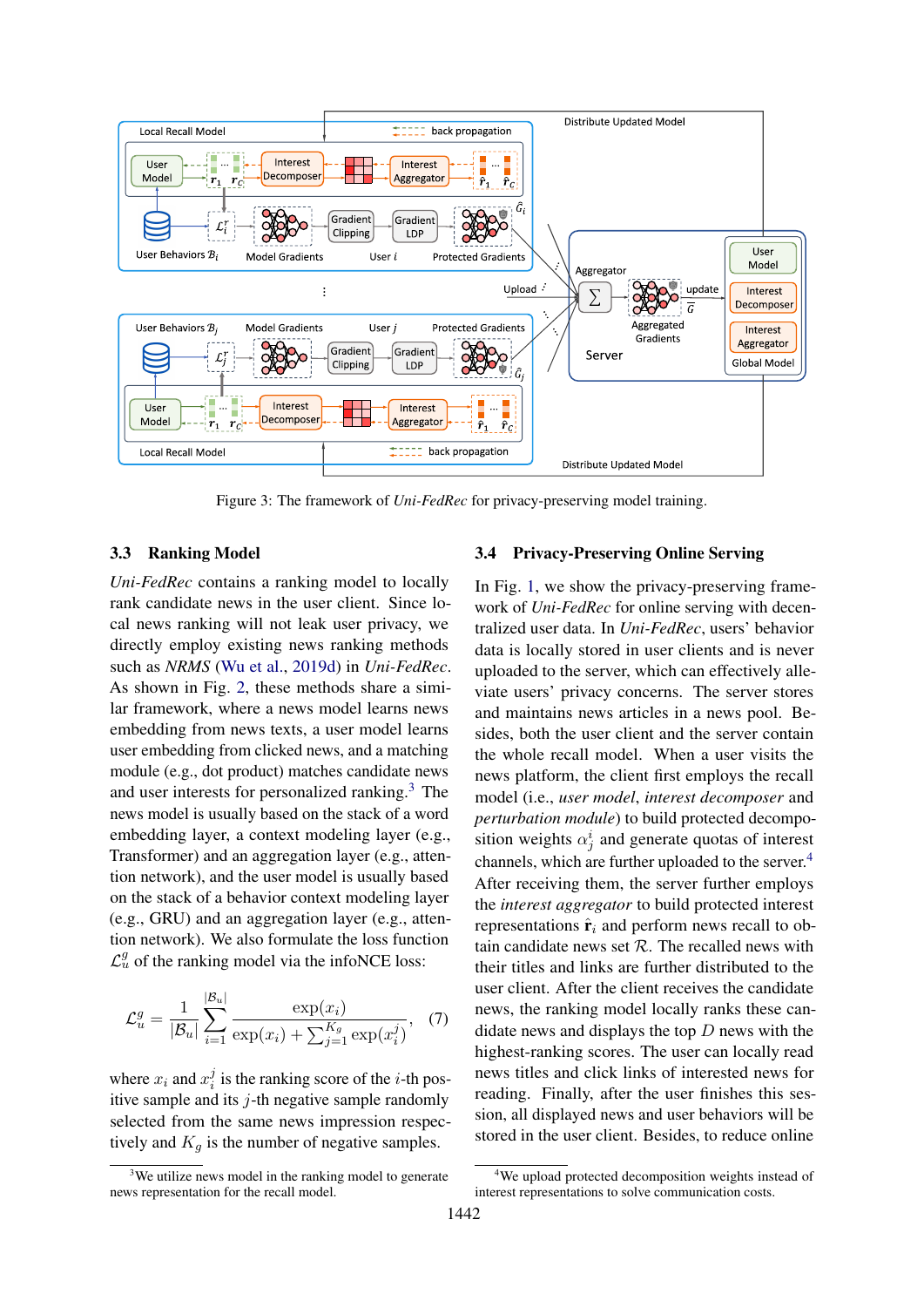latency, protected decomposition weights and interest channel quotas can be calculated and stored in advance for quick uploading.

# 3.5 Privacy-Preserving Model Training

Training accurate recommendation models usually relies on large-scale training data [\(Muhammad](#page-9-14) [et al.,](#page-9-14) [2020\)](#page-9-14). In *Uni-FedRec*, user behavior data is locally stored in user clients and it is hard to centrally learn parameters of recommendation models in a conventional way. Motivated by [McMahan](#page-9-6) [et al.](#page-9-6) [\(2017\)](#page-9-6), we utilize federated learning techniques to train recall and ranking models on decentralized user data. Next, we will introduce the training process of the recall model in detail.<sup>[5](#page-5-0)</sup>

As shown in Fig. [3,](#page-4-3) the server is in charge of maintaining parameters  $\Theta_r$  of the recall model and coordinating clients to collaboratively update  $\Theta_r$ based on user data locally stored on them. At the beginning of a federated updating round, each client has a copy of the current recall model. Then the server will randomly select a part of users  $U$  to perform local gradient calculation. Client of the selected user u will calculate gradients  $\frac{\partial \mathcal{L}_u^r}{\partial \Theta_r}$  for parameter updating based on her behavior data  $B_u$ and current model parameters  $\Theta_r$ . Besides, gradients calculated from user behavior data may leak private user information [\(Zhu et al.,](#page-10-18) [2019\)](#page-10-18). To better protect user privacy, following [Qi et al.](#page-9-5) [\(2020\)](#page-9-5), we apply a local differential privacy (LDP) module to the clipped gradients:

$$
\hat{\mathbf{G}}_u = f_\theta(\frac{\partial \mathcal{L}_u^r}{\partial \Theta_r}) + n_g, \quad n_g \sim La(0, \lambda_g), \quad (8)
$$

where  $\hat{\mathbf{G}}_u$  is the protected gradients,  $f_\theta$  is a clipping function with the scale of  $\theta$ ,  $n_q$  is the Laplace noise and  $\lambda_g$  is its intensity. Next, the user client uploads the protected gradients  $\hat{\mathbf{G}}_u$  to the server.

After the server receives uploaded gradients from clients of users in  $U$ , the server further aggregates these gradients for model updating:

$$
\overline{\mathbf{G}} = \sum_{u \in \mathcal{U}} \beta_u \hat{\mathbf{G}}_u, \ \beta_u = \frac{|\mathcal{B}_u|}{\sum_{v \in \mathcal{U}} |\mathcal{B}_v|}, \qquad (9)
$$

where  $\overline{G}$  is the average gradients. Then, parameters of the recall model is updated as:  $\Theta_r = \Theta_r - \omega \overline{G}$ , where  $\omega$  is the learning rate. Updated parameters are further distributed to all clients to update local model. We will repeat this federated updating process until the recall model training converges.

#### 3.6 Analysis on Privacy Protection

In this section, we will analyze the privacy protection ability of *Uni-FedRec*. First, in *Uni-FedRec*, users' behavior data is locally stored in their clients and is never uploaded to the server, which can effectively alleviate users' privacy concerns and risks of large-scale privacy leakage [\(McMahan et al.,](#page-9-6) [2017\)](#page-9-6). To train models and serve users, *Uni-FedRec* only needs to upload model gradients and user interest representations to the server. These intermediate variables usually contain much less private information than raw data according to data processing inequality [\(McMahan et al.,](#page-9-6) [2017;](#page-9-6) [Qi et al.,](#page-9-5) [2020\)](#page-9-5). Besides, these variables are aggregated from multiple behaviors of a user, making it more difficult to infer a specific user behavior from them. Second, we propose an interest decomposer-aggregator method to protect interest representation  $\mathbf{r}_i$ . Since protected interest representation  $\hat{\mathbf{r}}_i$  is aggregated from basic interest embeddings shared among users instead of user's clicked news, it is more difficult to infer a specific user's clicked news from  $\hat{\mathbf{r}}_i$  than  $\mathbf{r}_i$ . Besides, in this method,  $\mathbf{r}_i \in \mathbb{R}^d$  which belongs to a *d*-dimensional space  $\mathbb{R}^d$  is projected into a *B*dimensional space  $\mathbb{R}^B$ . Since B is much smaller than d in our settings,  $\hat{\mathbf{r}}_i$  can lose much information on user privacy. Third, we apply the LDP technique to protect both interest representations and gradients. Based on the LDP theory[\(Choi et al.,](#page-9-24) [2018\)](#page-9-24), in *Uni-FedRec*, the privacy budget upper bounds of protected gradients and protected interest representations can achieve  $\frac{2\theta}{\lambda_g}$  and  $\frac{2\delta}{\lambda_I}$ , respectively. Since a smaller privacy budget means better privacy protection ability, *Uni-FedRec* can achieve a trade-off between model accuracy and privacy protection by adjusting noise intensity.

#### 4 Experiment

#### 4.1 Experimental Datasets and Settings

<span id="page-5-1"></span>

|                  | # News  | # Users   | # Clicks   | #Impressions |
|------------------|---------|-----------|------------|--------------|
| MIND             | 161.013 | 1,000,000 | 24.155.470 | 15,777,377   |
| <i>NewsFeeds</i> | 120.219 | 20,000    | 112,927    | 48.923       |

Table 1: Dataset statistics.

We conduct experiments on two real-world datasets. The first one is *MIND* [\(Wu et al.,](#page-10-19) [2020e\)](#page-10-19), a public news recommendation dataset constructed by logs of 1 million users in the Microsoft News during six weeks (Oct. 12 to Nov. 22, 2019). The second one is *NewsFeeds*, which is constructed by

<span id="page-5-0"></span> $5$ Training process of the ranking model is similar to the recall model and its description is omitted.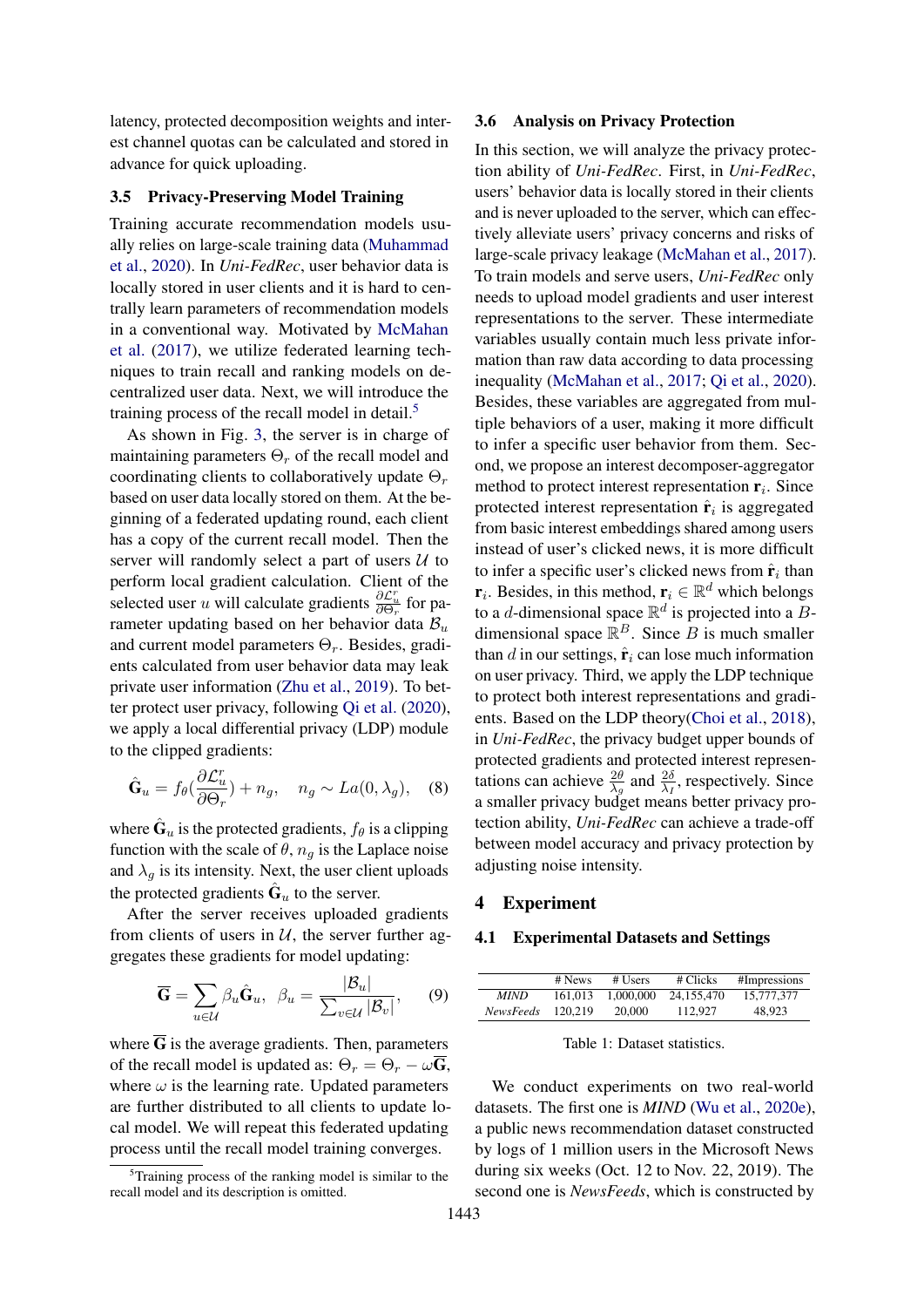<span id="page-6-1"></span>

|                   | <b>MIND</b>     |                 |                                                 | <b>NewsFeeds</b> |                 |                 |                 |               |
|-------------------|-----------------|-----------------|-------------------------------------------------|------------------|-----------------|-----------------|-----------------|---------------|
|                   | R@100           | R@200           | R@300                                           | R@400            | R@100           | R@200           | R@300           | R@400         |
| <b>YoutubeNet</b> | $1.50 + 0.03$   | $2.43 + 0.08$   | $3.34 \pm 0.08$                                 | $3.96 \pm 0.13$  | $0.60 + 0.02$   | $0.92 + 0.01$   | $1.17 \pm 0.01$ | $1.45 + 0.02$ |
| HUITA             | $1.69 + 0.06$   | $2.67 + 0.04$   | $3.37 \pm 0.06$                                 | $3.97 + 0.06$    | $0.60 + 0.01$   | $0.91 + 0.01$   | $1.18 \pm 0.03$ | $1.45 + 0.01$ |
| <b>EBNR</b>       | $2.31 + 0.17$   | $3.72 + 0.13$   | $4.69 \pm 0.17$                                 | $5.61 \pm 0.17$  | $0.64 + 0.03$   | $0.96 + 0.05$   | $1.28 \pm 0.06$ | $1.55 + 0.06$ |
| SASRec            | $2.22+0.05$     | $3.51 + 0.07$   | $4.54 + 0.07$                                   | $5.38 + 0.07$    | $0.62 + 0.06$   | $0.96 + 0.01$   | $1.20 + 0.06$   | $1.49 + 0.05$ |
| PinnerSage        | $1.22 \pm 0.14$ | $1.85{\pm}0.28$ | $2.69 \pm 0.23$                                 | $3.53 \pm 0.20$  | $0.59 + 0.01$   | $0.93 + 0.01$   | $1.15 + 0.01$   | $1.45 + 0.02$ |
| Octopus           | $1.26 + 0.03$   | $1.93 \pm 0.07$ | $2.74 \pm 0.06$ 3.55 $\pm$ 0.06                 |                  | $0.60 \pm 0.02$ | $0.92 + 0.02$   | $1.17 + 0.02$   | $1.44 + 0.03$ |
| Uni-FedRec        | $2.95 \pm 0.11$ |                 | 4.13 $\pm$ 0.12 5.13 $\pm$ 0.12 5.99 $\pm$ 0.11 |                  | $0.80 \pm 0.08$ | $1.14 \pm 0.10$ | $1.60 + 0.12$   | $2.03 + 0.12$ |

Table 2: News recall performance of different methods. Higher recall rates mean better performance. T-test on these results verifies the improvement of *Uni-FedRec* over baseline methods is significant at level  $p \le 0.001$ .

<span id="page-6-2"></span>

|              | <b>MIND</b> |       |       |       | <b>NewsFeeds</b> |       |       |       |
|--------------|-------------|-------|-------|-------|------------------|-------|-------|-------|
|              | R@100       | R@200 | R@300 | R@400 | R@100            | R@200 | R@300 | R@400 |
| YoutubeNet   | 12.29       | 15.91 | 18.48 | 20.64 | 29.43            | 31.22 | 32.46 | 33.47 |
| <b>HUITA</b> | 13.44       | 16.11 | 17.98 | 19.49 | 29.51            | 31.24 | 32.44 | 33.39 |
| <b>EBNR</b>  | 5.49        | 8.27  | 10.30 | 12.05 | 11.35            | 13.08 | 14.14 | 14.86 |
| SASRec       | 6.00        | 8.71  | 10.81 | 12.52 | 7.78             | 9.18  | 10.16 | 11.03 |
| PinnerSage   | 16.91       | 21.35 | 24.48 | 27.18 | 29.43            | 31.10 | 32.32 | 33.38 |
| Octopus      | 17.04       | 21.62 | 24.72 | 27.31 | 29.45            | 31.15 | 32.36 | 33.38 |
| Uni-FedRec   | 0.55        | 1.14  | 1.69  | 2.22  | 0.23             | 0.54  | 0.83  | 1.08  |

Table 3: Privacy protection performance of different methods, which is measured by rates of user's historical clicked news recalled from the news pool. Lower recall rates means better privacy protection performance.

logs of 20,000 users from a commercial news feeds production of Microsoft during two weeks (Mar. 18 to Apri. 1, 2020). User logs in the first week are used to construct historical user behaviors, logs in the last two days are used for evaluation, and other logs are used for model training. More information on *MIND* and *NewsFeeds* is in Table [1.](#page-5-1)

Next, we will introduce settings of our experiments. In our privacy-preserving news recall model, dimensions of both news and user representations are 256. The self-attention network contains 16 attention heads with 16-dimensional output vectors. The clustering distance  $d_c$  is set to 1. The cluster-wise attention network is a two-layer dense network with 128-dimensional hidden vector. The number  $(B)$  of basic interest embeddings is set to 30 and dimensions of these basic interest embeddings are 256. The clipping scale  $\delta$  is set to 0.2 and intensity  $\lambda_I$  of the interest representation perturbation noise  $n_I$  is set to 1.2. Besides, we combine four different news ranking models, i.e., *FedRec* [\(Qi et al.,](#page-9-5) [2020\)](#page-9-5), *NRMS* [\(Wu et al.,](#page-10-14) [2019d\)](#page-10-14), *LSTUR* [\(An et al.,](#page-9-12) [2019\)](#page-9-12) and *NAML* [\(Wu](#page-10-5) [et al.,](#page-10-5) [2019a\)](#page-10-5), with our proposed privacy-preserving news recall model in *Uni-FedRec*. Embeddings generated by the news model and user model in these ranking methods are 256-dimensional. We

randomly sample  $r = 2\%$  clients in each round for model updating. The gradient clipping scale  $\theta$  is 0.1 and intensity  $\lambda_q$  of gradient perturbation noise  $n_q$  is 0.01. Negative sampling ratios for training both recall and ranking models, i.e.,  $K_r$  and  $K_q$ , are 4. The learning rate  $\omega$  is 0.05. Codes of *Uni*-*FedRec* are released for reproducing our method.<sup>[6](#page-6-0)</sup>

#### 4.2 News Recall Performance

We compare the performance of different recall models on (1) news recall and (2) privacy protection. News recall performance is measured by rates of users' future clicked news in the top  $K$  recalled candidate news  $(R@K)$ . Privacy protection performance is measured by rates of users' historical clicked news in the top  $K$  recalled candidate news. Since it is easier to infer user private information from representations that can recall more users' historical clicked, methods that achieve lower recall rates on historical clicks are considered to have better privacy protection performance. Here are baseline methods we compared: (1) *YoutubeNet* [\(Cov](#page-9-25)[ington et al.,](#page-9-25) [2016\)](#page-9-25): averaging clicked news representations to recall candidate news. (2) *HUITA* [\(Wu](#page-10-20) [et al.,](#page-10-20) [2019e\)](#page-10-20): attentively aggregating clicked news for news recall. (3) *EBNR* [\(Okura et al.,](#page-9-3) [2017\)](#page-9-3):

<span id="page-6-0"></span><sup>6</sup> https://github.com/taoqi98/UniFedRec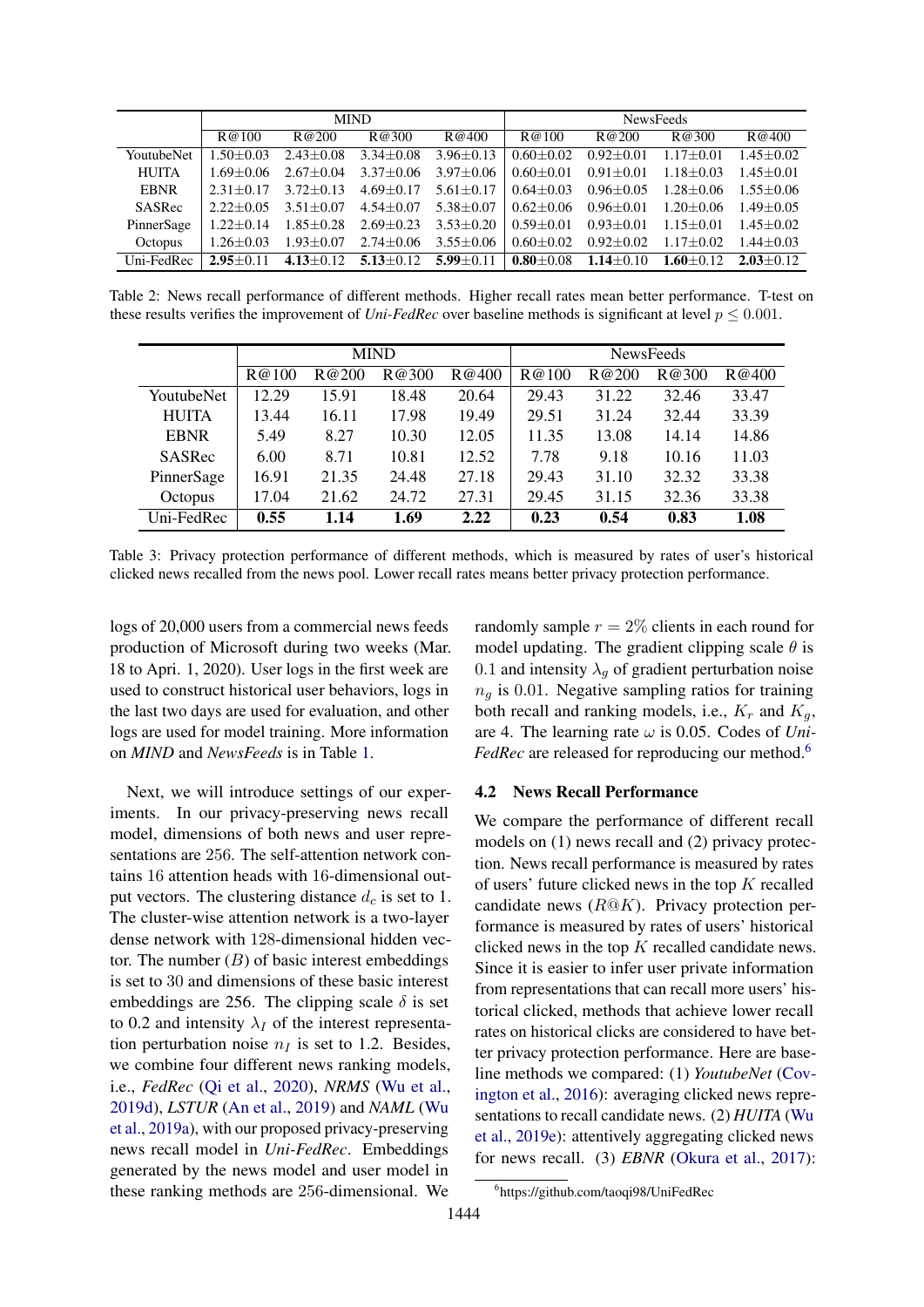<span id="page-7-0"></span>

|              | FedRec | <b>LSTUR</b> | <b>NRMS</b> | NAML  |
|--------------|--------|--------------|-------------|-------|
| YoutubeNet   | 70.65  | 68.53        | 68.79       | 65.93 |
| <b>HUITA</b> | 70.48  | 68.76        | 70.48       | 68.76 |
| <b>EBNR</b>  | 75.56  | 73.82        | 75.01       | 70.89 |
| SASRec       | 75.07  | 72.51        | 73.35       | 70.51 |
| PinnerSage   | 69.26  | 68.96        | 67.28       | 66.09 |
| Octopus      | 69.76  | 69.12        | 67.11       | 65.75 |
| Uni-FedRec   | 79.26  | 77.31        | 78.91       | 75.40 |

Table 4: Recommendation performance (AUC) of different methods on *MIND*, where rows and columns are different recall and ranking methods, respectively.

learning user representation via a GRU network. (4) *SASRec* [\(Kang and McAuley,](#page-9-26) [2018\)](#page-9-26): using a self-attention network to learn user representation. (5) *PinnerSage* [\(Pal et al.,](#page-9-7) [2020\)](#page-9-7): learning multiple interest representations via news clustering. (6) *Octopus* [\(Liu et al.,](#page-9-19) [2020\)](#page-9-19): modding multiple user interest via elastic archive network.

We repeat experiment on each method 5 times and show results in Table [2](#page-6-1) and Table [3.](#page-6-2) As shown in Table [2,](#page-6-1) *Uni-FedRec* significantly outperforms baseline methods in news recall. This is because users usually have diverse interests, and it is difficult for baselines to comprehensively model user interests. Different from these methods, *Uni-FedRec* learns multiple interest representations for a user from clusters of clicked news, which can comprehensively model diverse user interests in different fields. Besides, as shown in Table [3,](#page-6-2) *Uni-FedRec* can better protect user privacy than baseline methods. This is because baseline methods build user interest representations from the aggregation user's clicked news, making user's clicked news can be easily inferred from interest representations, which raises privacy leakage risks. Different from these methods, we propose to synthesize interest representations by combing privacy-insensitive basic interest embeddings shared among different users instead of user's clicked news, which can better protect user privacy encoded in user representations.

# 4.3 News Recommendation Performance

Next, we combine different recall models and ranking models to evaluate the overall recommendation performance. We first use the recall model to generate 400 candidate news and further use the ranking model to rank these candidate news. We use users' real click behaviors as ground truth and report AUC scores. Experimental results are presented in Table [4,](#page-7-0) and we only show results on *MIND* dataset

<span id="page-7-1"></span>

Figure 4: Ablation study on *Uni-FedRec*.

in the following sections due to space limitation. Results show that *Uni-FedRec* can consistently outperform baseline recall models when they are combined with a same ranking model. These results further verify that *Uni-FedRec* can outperform baseline methods in recommendation accuracy.

### 4.4 Ablation Study

As shown in Fig. [4,](#page-7-1) we verify the effectiveness of important modules in *Uni-FedRec* by removing them. First, after removing the LDP module in the recall model, news recall performance of *Uni-FedRec* improves while the privacy protection performance declines. This is intuitive since perturbation noise will make *Uni-FedRec* less accurate. Second, removing the hierarchical clustering framework hurts the news recall performance. This is because a user usually has diverse interests, which can be more comprehensively modeled by multiple interest representations. Third, removing *BIE* seriously hurts the privacy protection performance. This is because protected interest representations are synthesized from basic interest embedding shared among different users, which contain much less private information of a specific user.

### 4.5 Influence of the LDP Noise

As shown in Fig. [5,](#page-8-0) we evaluate the influence of intensity  $\lambda_I$  of LDP noise  $n_I$  on *Uni-FedRec*. We find that with the increase of  $\lambda_I$ , news recall performance of *Uni-FedRec* declines and the privacy protection ability of *Uni-FedRec* increases. This is intuitive since incorporating larger noise will more seriously hurt the information capability of interest representations on both user interests and user privacy. Results in Fig. [5](#page-8-0) inspire us that we can find a trade-off between recommendation accuracy and privacy protection by adjusting the intensity  $\lambda_I$  of LDP noise  $n_I$  on interest representations.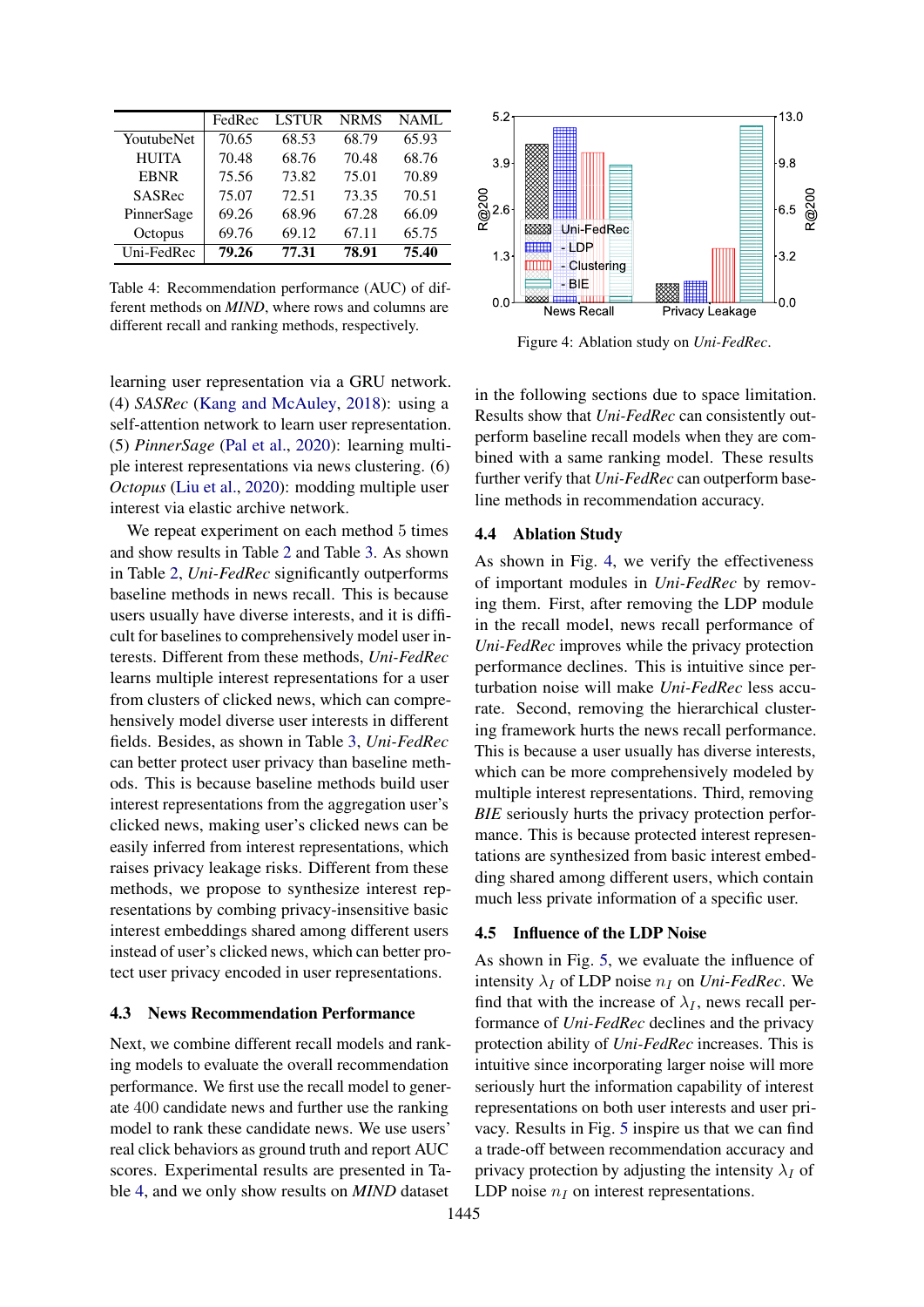<span id="page-8-0"></span>

Figure 5: Influence of  $\lambda_I$  on *Uni-FedRec*.

<span id="page-8-1"></span>

Figure 6: Influence of  $d_c$  on *Uni-FedRec*.

#### 4.6 Influence of Clustering Distance

In Fig. [6,](#page-8-1) we show the influence of clustering distance threshold  $d_c$  on *Uni-FedRec*. First, after  $d_c$ increases, recall performance of *Uni-FedRec* first increases. This is because small  $d_c$  makes *Uni*-*FedRec* build too many interest clusters, which may bring some noise and hurt the accuracy of interest representations. Second, when  $d_c$  becomes large enough, recall performance begins to decline. This is because larger  $d_c$  makes *Uni-FedRec* build fewer interest clusters and make it harder to comprehensively cover diverse user interests. Third, with the increase of  $d_c$ , the privacy protection performance of *Uni-FedRec* declines. This may be because when *Uni-FedRec* contains more interest channels, a single interest representation contains less private information. It may be easier for our proposed interest decomposer-aggregator method to protect private information encoded in them. Thus, a moderate value of  $d_c$ , i.e., 1, is suitable for *Uni-FedRec*.

### 4.7 Training Convergence Analysis

Fig. [7](#page-8-2) shows the model training convergence of our recall model. The model is trained with different ratios of clients for a single federated model updating

<span id="page-8-2"></span>

Figure 7: Convergence curves in model training.

round. First, training of *Uni-FedRec* can usually converge in no more than two hundred steps, which verifies the efficiency of federated training of our recall model. Second, training convergence of *Uni-FedRec* will get faster and more stabilized if more clients can participate a single updating round. This is intuitive since updating parameters with more training data is usually more accurate.

# 5 Conclusion

In this paper, we propose a unified privacypreserving news recommendation framework (*Uni-FedRec*) that can utilize user data locally stored in user clients to train models and serve users. Our framework contains a recall stage and a ranking stage. In the recall stage, the user client first employs a recall model to locally learn multiple interest representations from clicked news to model diverse user interest, which are further uploaded to the server to recall candidate news from a news pool. In the ranking stage, candidate news are distributed to the user client and locally ranked for personalized display. Besides, we propose an interest decomposer-aggregator method with permutation noise to protect private user information encoded in interest representations. In addition, *Uni-FedRec* collaboratively trains recall and ranking models on user data decentralized in massive user clients in a privacy-preserving way. Experiments on two realworld datasets show that our method can significantly outperform baseline methods and effectively protect user privacy.

# Acknowledgments

This work was supported by the National Natural Science Foundation of China under Grant numbers U1936216, U1705261, and Tsinghua-Toyota Research Funds 20213930033.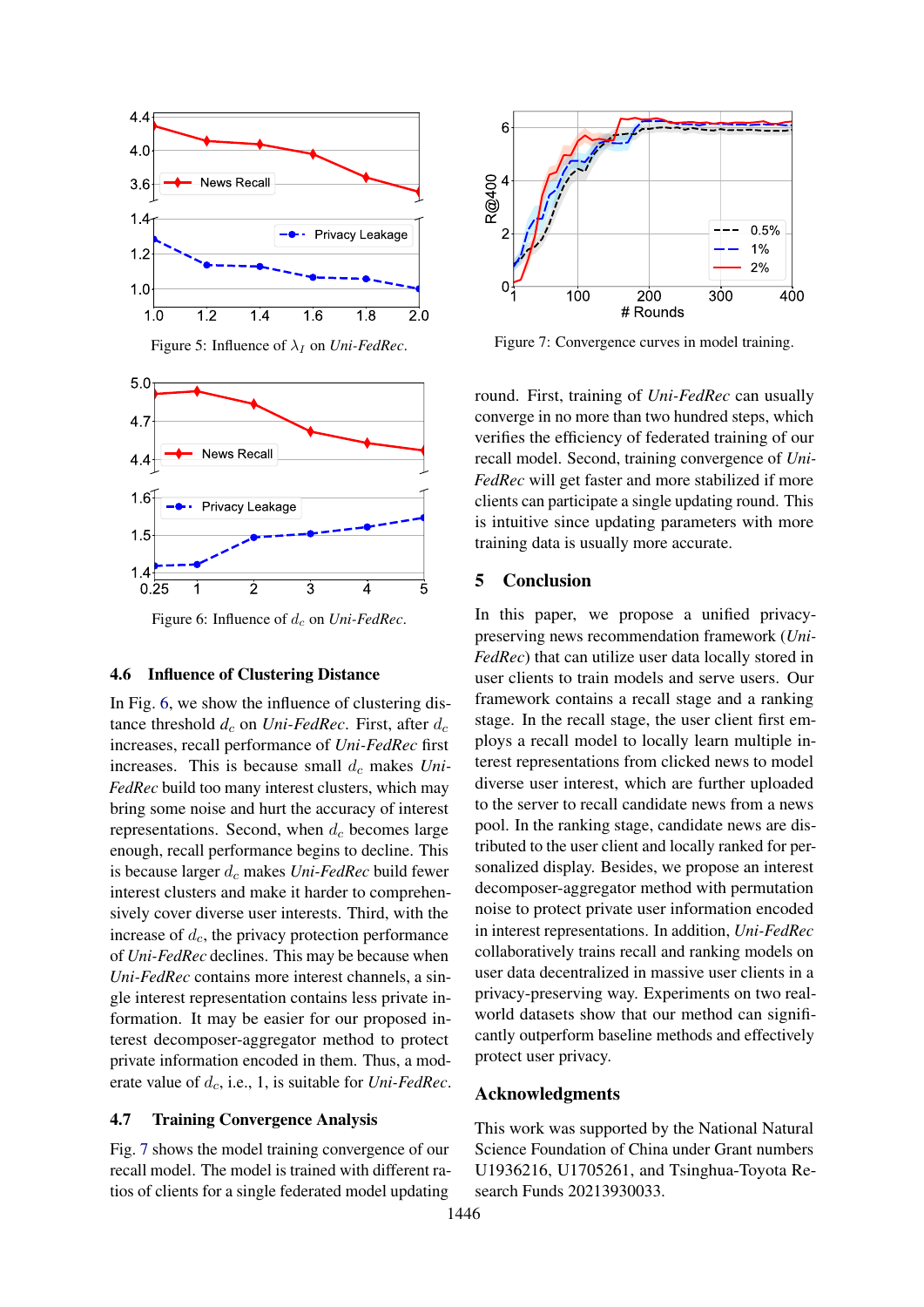# References

- <span id="page-9-12"></span>Mingxiao An, Fangzhao Wu, Chuhan Wu, Kun Zhang, Zheng Liu, and Xing Xie. 2019. Neural news recommendation with long-and short-term user representations. In *ACL*, pages 336–345.
- <span id="page-9-22"></span>Sunil Arya, David M Mount, Nathan S Netanyahu, Ruth Silverman, and Angela Y Wu. 1998. An optimal algorithm for approximate nearest neighbor searching fixed dimensions. *JACM*, pages 891–923.
- <span id="page-9-10"></span>Trapit Bansal, Mrinal Das, and Chiranjib Bhattacharyya. 2015. Content driven user profiling for comment-worthy recommendations of news and blog articles. In *RecSys.*, pages 195–202.
- <span id="page-9-4"></span>Di Chai, Leye Wang, Kai Chen, and Qiang Yang. 2019. Secure federated matrix factorization. *arXiv preprint arXiv:1906.05108*.
- <span id="page-9-24"></span>Woo-Seok Choi, Matthew Tomei, Jose Rodrigo Sanchez Vicarte, Pavan Kumar Hanumolu, and Rakesh Kumar. 2018. Guaranteeing local differential privacy on ultra-low-power systems. In *ISCA*, pages 561–574.
- <span id="page-9-25"></span>Paul Covington, Jay Adams, and Emre Sargin. 2016. Deep neural networks for youtube recommendations. In *RecSys.*, pages 191–198.
- <span id="page-9-15"></span>Adrian Flanagan, Were Oyomno, Alexander Grigorievskiy, Kuan Eeik Tan, Suleiman A Khan, and Muhammad Ammad-Ud-Din. 2020. multi-view matrix factorization for personalized recommendations. *arXiv preprint arXiv:2004.04256*.
- <span id="page-9-2"></span>Suyu Ge, Chuhan Wu, Fangzhao Wu, Tao Qi, and Yongfeng Huang. 2020. Graph enhanced representation learning for news recommendation. In *WWW*, pages 2863–2869.
- <span id="page-9-17"></span>Craig Gentry. 2009. Fully homomorphic encryption using ideal lattices. In *STOC*, pages 169–178.
- <span id="page-9-21"></span>Stephen C Johnson. 1967. Hierarchical clustering schemes. *Psychometrika*, pages 241–254.
- <span id="page-9-26"></span>Wang-Cheng Kang and Julian McAuley. 2018. Selfattentive sequential recommendation. In *ICDM*, pages 197–206.
- <span id="page-9-13"></span>Dhruv Khattar, Vaibhav Kumar, Vasudeva Varma, and Manish Gupta. 2018. Weave&rec: A word embedding based 3-d convolutional network for news recommendation. In *CIKM*, pages 1855–1858.
- <span id="page-9-8"></span>Joseph A Konstan, Bradley N Miller, David Maltz, Jonathan L Herlocker, Lee R Gordon, and John Riedl. 1997. Grouplens: applying collaborative filtering to usenet news. *Communications of the ACM*, pages 77–87.
- <span id="page-9-16"></span>Guanyu Lin, Feng Liang, Weike Pan, and Zhong Ming. 2020. Fedrec: Federated recommendation with explicit feedback. *IEEE Intelligent Systems*.
- <span id="page-9-9"></span>Jiahui Liu, Peter Dolan, and Elin Rønby Pedersen. 2010. Personalized news recommendation based on click behavior. In *IUI*, pages 31–40.
- <span id="page-9-19"></span>Zheng Liu, Jianxun Lian, Junhan Yang, Defu Lian, and Xing Xie. 2020. Octopus: Comprehensive and elastic user representation for the generation of recommendation candidates. In *SIGIR*, pages 289–298.
- <span id="page-9-6"></span>Brendan McMahan, Eider Moore, Daniel Ramage, Seth Hampson, and Blaise Aguera y Arcas. 2017. Communication-efficient learning of deep networks from decentralized data. In *AISTATS*, pages 1273– 1282.
- <span id="page-9-14"></span>Khalil Muhammad, Qinqin Wang, Diarmuid O'Reilly-Morgan, Elias Tragos, Barry Smyth, Neil Hurley, James Geraci, and Aonghus Lawlor. 2020. Fedfast: Going beyond average for faster training of federated recommender systems. In *KDD*, pages 1234– 1242.
- <span id="page-9-3"></span>Shumpei Okura, Yukihiro Tagami, Shingo Ono, and Akira Tajima. 2017. Embedding-based news recommendation for millions of users. In *KDD*, pages 1933–1942.
- <span id="page-9-23"></span>Aaron van den Oord, Yazhe Li, and Oriol Vinyals. 2018. Representation learning with contrastive predictive coding. *arXiv preprint arXiv:1807.03748*.
- <span id="page-9-7"></span>Aditya Pal, Chantat Eksombatchai, Yitong Zhou, Bo Zhao, Charles Rosenberg, and Jure Leskovec. 2020. Pinnersage: Multi-modal user embedding framework for recommendations at pinterest. In *KDD*, pages 2311–2320.
- <span id="page-9-1"></span>Tao Qi, Fangzhao Wu, Chuhan Wu, and Yongfeng Huang. 2021a. Personalized news recommendation with knowledge-aware interactive matching. In *SI-GIR*, pages 61–70.
- <span id="page-9-0"></span>Tao Qi, Fangzhao Wu, Chuhan Wu, and Yongfeng Huang. 2021b. Pp-rec: News recommendation with personalized user interest and time-aware news popularity. In *ACL*, pages 5457–5467.
- <span id="page-9-5"></span>Tao Qi, Fangzhao Wu, Chuhan Wu, Yongfeng Huang, and Xing Xie. 2020. Privacy-preserving news recommendation model learning. In *EMNLP: Findings*, pages 1423–1432.
- <span id="page-9-11"></span>Tao Qi, Fangzhao Wu, Chuhan Wu, Peiru Yang, Yang Yu, Xing Xie, and Yongfeng Huang. 2021c. Hierec: Hierarchical user interest modeling for personalized news recommendation. In *ACL*, pages 5446–5456.
- <span id="page-9-18"></span>Xuebin Ren, Chia-Mu Yu, Weiren Yu, Shusen Yang, Xinyu Yang, Julie A McCann, and S Yu Philip. 2018. High-dimensional crowdsourced data publication with local differential privacy. *TIFS*, pages 2151–2166.
- <span id="page-9-20"></span>Ashish Vaswani, Noam Shazeer, Niki Parmar, Jakob Uszkoreit, Llion Jones, Aidan N Gomez, Łukasz Kaiser, and Illia Polosukhin. 2017. Attention is all you need. In *NIPS*, pages 6000–6010.